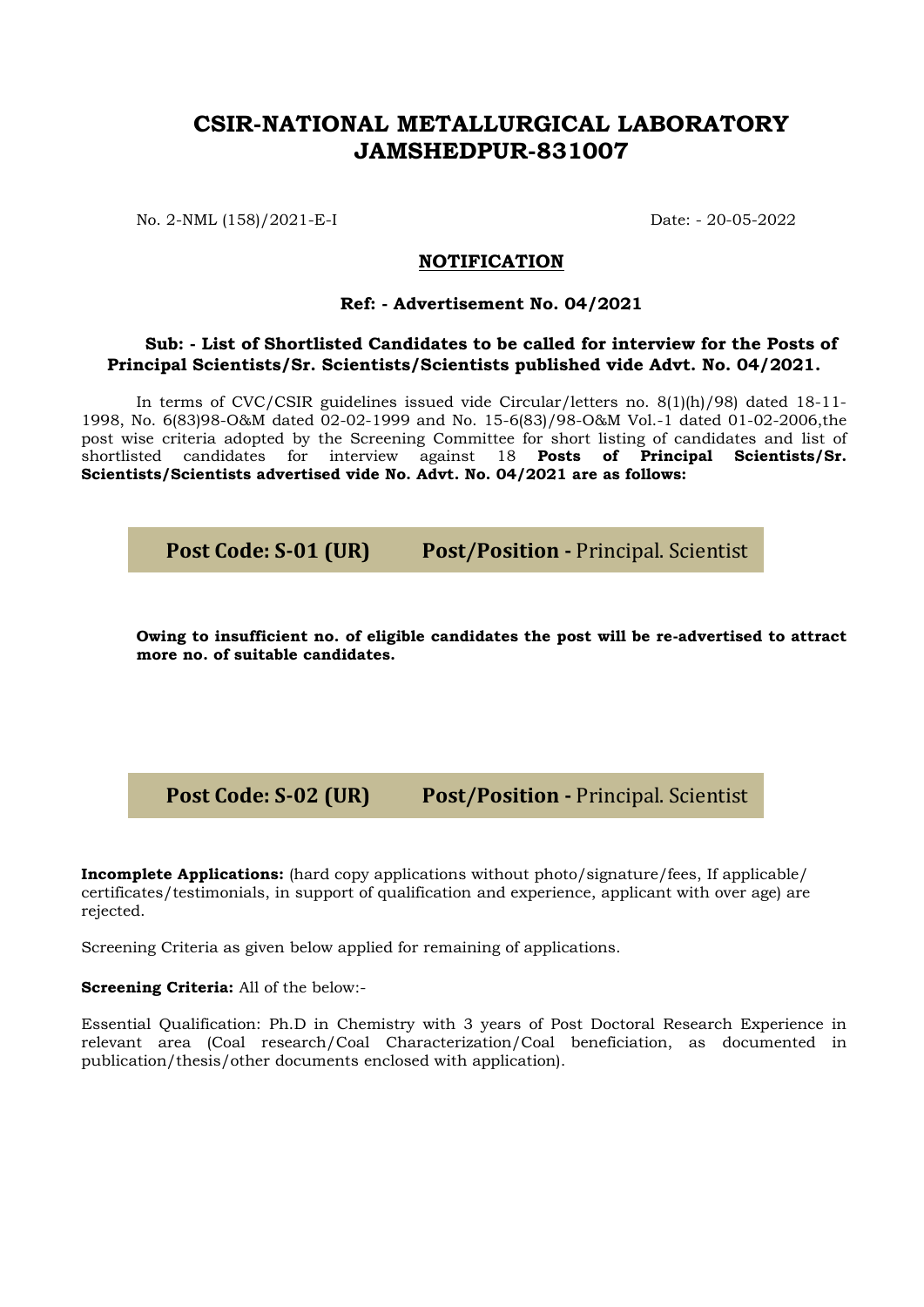## **LIST OF SHORTLISTED CANDIDATES**

 **Eligible:** 0(None) out of 47

| Sl. No. Appl. No. | <b>Full Name</b>           | DOB | <b>Remarks</b> |
|-------------------|----------------------------|-----|----------------|
|                   | <b>NONE FOUND SUITABLE</b> |     |                |
|                   |                            |     |                |

**Post Code: S-03 (UR) Post/Position -** Senior Scientist

**Incomplete Applications:** (hard copy applications without photo/signature/fees, If applicable/ certificates/testimonials, in support of qualification and experience, applicant with over age) are rejected

Screening Criteria as given below applied for remaining of applications.

**Screening Criteria:** All of the below:-

- **1. Criteria I :** M. Tech /M.E or equivalent in Metallurgical/Mechanical/Materials Engg.  **And** 03 years of relevant experience in industry/research as in Criteria III **OR** Ph.D awarded /submitted /pursuing in Metallurgical / Materials Engg. Relevant experience as in Criteria III.
- 2. **Criteria II :** Mark in M.Tech/M.E. or equivalent >= 8.0/10 CGPA or 80%
- 3. **Criteria III:** Documented research and /or proven experience in the areas of Preferably Ph.D in multi-scale calculations; Experience in development and use of simulation softwares in this Area. Proven High-Performance Computing Capability with excellent research track record. (as documented in publications/thesis/other documents attached with application)

### **LIST OF SHORTLISTED CANDIDATES**

| <b>Eligible:</b> 15 out of 124 |  |  |
|--------------------------------|--|--|
|--------------------------------|--|--|

| <b>S1. No.</b> | Appl. No. | <b>Full Name</b>              | DOB        | <b>Remarks</b>                |
|----------------|-----------|-------------------------------|------------|-------------------------------|
| 1.             | 10(1552)  | Dr. Bolla Reddy Bodapati      | 03-07-1984 |                               |
| 2.             | 10(2071)  | Mr. Krishna Chaitanya Katakam | 25-07-1988 |                               |
| 3.             | 10(806)   | Mr. Reliance Jain             | 01-11-1987 |                               |
| 4.             | 10(1067)  | Mr. Ashish Chauniyal          | 26-11-1989 | DATE OF<br><b>INTERVIEW:-</b> |
| 5.             | 10(1838)  | Mr. Deepu Mathew John         | 05-07-1991 | 15-06-2022                    |
| 6.             | 10(563)   | Dr. Blessto B                 | 21-09-1993 |                               |
| 7.             | 10(105)   | Dr. Fiyanshu Kaka             | 07-06-1993 |                               |
| 8.             | 10(368)   | Mr. Shantha Rama              | 07-07-1986 |                               |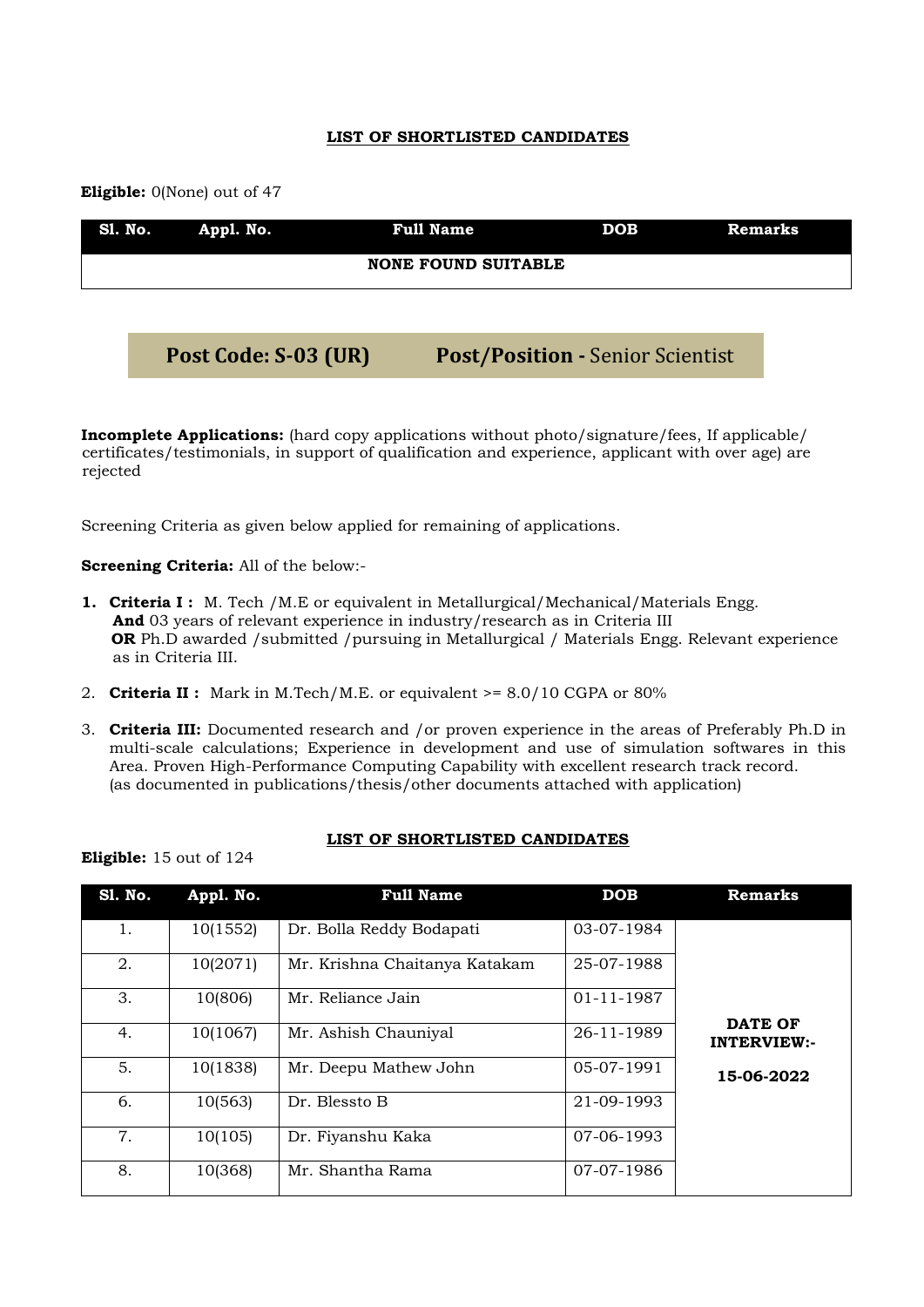| 9.  | 10(2196) | Mr. Sumeet Rajesh Khanna    | 26-05-1992 |                    |
|-----|----------|-----------------------------|------------|--------------------|
| 10. | 10(928)  | Dr. Kamal Nayan Goswami     | 27-02-1990 |                    |
| 11. | 10(960)  | Dr. Jeyaraam R              | 03-06-1993 | <b>DATE OF</b>     |
| 12. | 10(1519) | Dr. Venkata Vamsi Koruprolu | 25-05-1985 | <b>INTERVIEW:-</b> |
| 13. | 10(496)  | Mr. Arunava Sengupta        | 25-02-1986 | 15-06-2022         |
| 14. | 10(742)  | Dr. Abhilash Viswanath      | 14-05-1987 |                    |
| 15. | 10(756)  | Mr. Sumit Kumar Maurya      | 04-08-1992 |                    |

## **Post Code: S-04 (UR) Post/Position -** Senior Scientist

**Incomplete Applications:** (hard copy applications without photo/signature/fees, If applicable/ certificates/testimonials, in support of qualification and experience, applicant with over age) are rejected

Screening Criteria as given below applied for remaining of applications.

## **Screening Criteria:** All of the below:-

- 1. Essential Qualification :
	- a) M.E./ M. Tech. In Metallurgical/Materials Engineering or equivalent with 3 years of relevant experience in industry/research or
	- b) Ph.D in Metallurgy/Materials/Mechanical/Chemical Engineering
- 2. Additional Criteria:
	- a) Marks  $\geq$  90% (or 9.0/10 CGPA) in M.E. / M.Tech. or equivalent for those who completed M.E./M.Tech. Materials/Metallurgical Engineering with 3 years of relevant experience.
	- b) Marks >90% (or 9.0/10 CGPA) in M.E. /M.Tech. or equivalent for those who obtained PhD. in Materials/Metallurgy/Mechanical/Chemical Engineering.
	- c) Marks  $\geq$  90% (or 9.0/10 CGPA) in B.E. /B.Tech. /M.Sc. for those who obtained PhD. in Metallurgy/Mechanical/Chemical Engineering without M.Tech. degree or equivalent.

## **LIST OF SHORTLISTED CANDIDATES**

## **Eligible:** 18 out of 188

| Sl. No. | Appl. No. | <b>Full Name</b>             | <b>DOB</b> | <b>Remarks</b>                |
|---------|-----------|------------------------------|------------|-------------------------------|
|         | 10(83)    | Mr. Vaibhav Sanjay Kathavate | 15-08-1992 | DATE OF<br><b>INTERVIEW:-</b> |
|         | 10(199)   | Mr. Soumyajit Pattanayak     | 15-12-1990 | 15-06-2022                    |
| -3.     | 10(370)   | Dr. Shantha Rama             | 07-07-1986 |                               |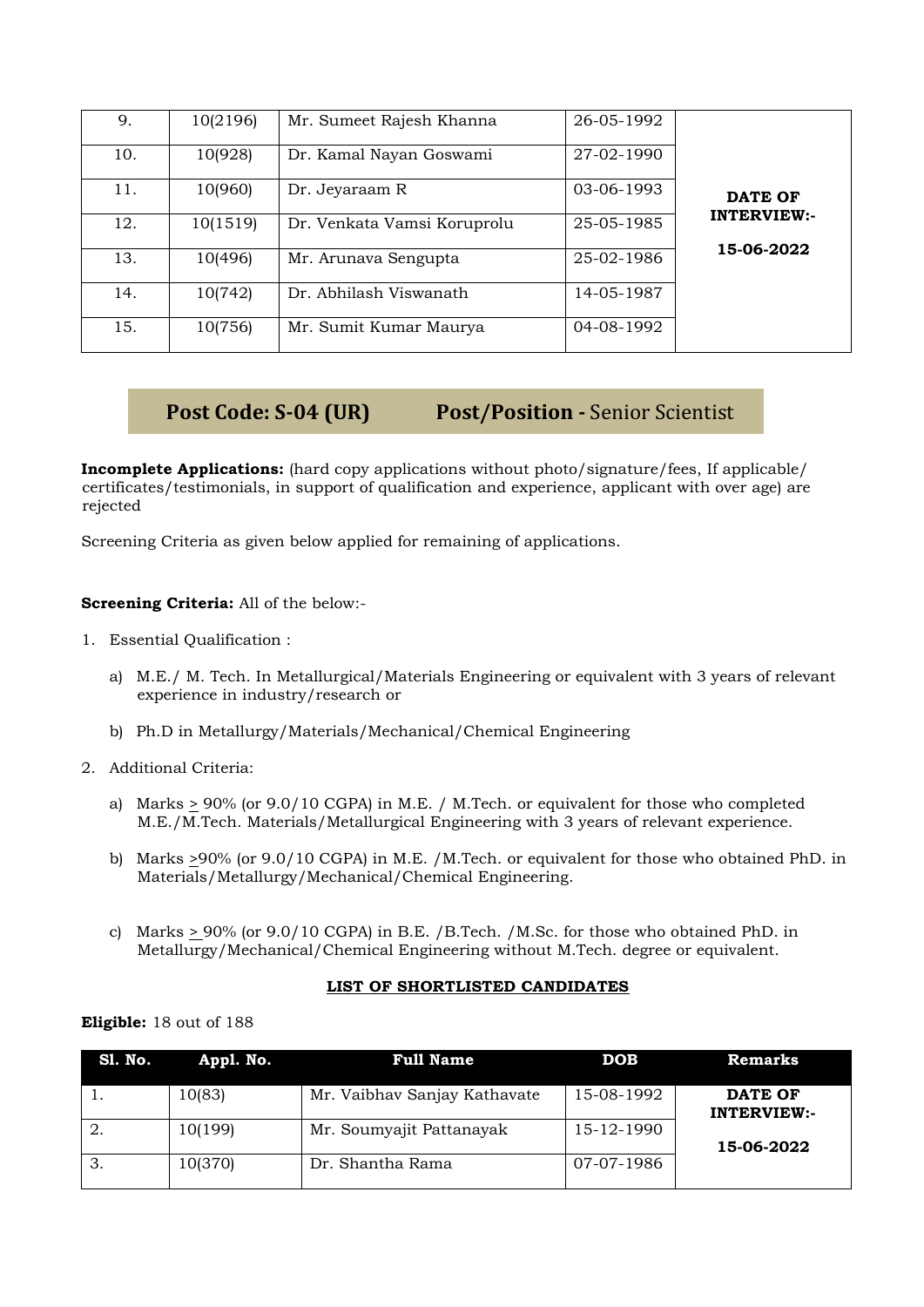| 4.  | 10(387)  | Dr. Vandana Kumari Jha      | 05-08-1985 |                    |
|-----|----------|-----------------------------|------------|--------------------|
| 5.  | 10(416)  | Dr. Ratnadeep Nath          | 12-04-1991 |                    |
| 6.  | 10(433)  | Mr. Harsh Gnaneshkumar Vyas | 22-04-1991 |                    |
| 7.  | 10(541)  | Dr. Samarjit Singh          | 24-03-1987 |                    |
| 8.  | 10(544)  | Mr. Satyabrata Mishra       | 29-01-1992 |                    |
| 9.  | 10(660)  | Dr. Vivek Shamjibhai Ayar   | 08-07-1993 |                    |
| 10. | 10(987)  | Dr. Jeyaraam R              | 03-06-1993 | DATE OF            |
| 11. | 10(1082) | Mr. Jitendra Kumar Sadangi  | 15-07-1988 | <b>INTERVIEW:-</b> |
| 12. | 10(1186) | Mr. Hrishikesh Shastri      | 25-08-1990 | 15-06-2022         |
| 13. | 10(1327) | Dr. Anuz Zindal             | 20-11-1985 |                    |
| 14. | 10(1809) | Dr. Animesh Jana            | 06-04-1988 |                    |
| 15. | 10(2101) | Dr. Mohammad Faisal         | 04-07-1985 |                    |
| 16. | 10(2230) | Mr. Wasim Haidar SK         | 17-12-1991 |                    |
| 17. | 10(2355) | Dr. Bhumika Ray             | 24-08-1988 |                    |
| 18. | 10(2413) | Dr. Abhinandan Gangopadhyay | 19-11-1988 |                    |
|     |          |                             |            |                    |

# **Post Code: S-05 (UR) Post/Position -** Senior Scientist

**Incomplete Applications:** (hard copy applications without photo/signature/fees, If applicable/ certificates/testimonials, in support of qualification and experience, applicant with over age) are rejected

Screening Criteria as given below applied for remaining applications.

**Screening Criteria:** All of the below:-

## **(1) Essential Educational Qualification and Experience:**

M.E. /M.Tech or equivalent in Chemical Engineering with

3 years of relevant experience

OR

Ph.D in Chemical Engineering

**(2) B.Tech. or equivalent in chemical Engineering**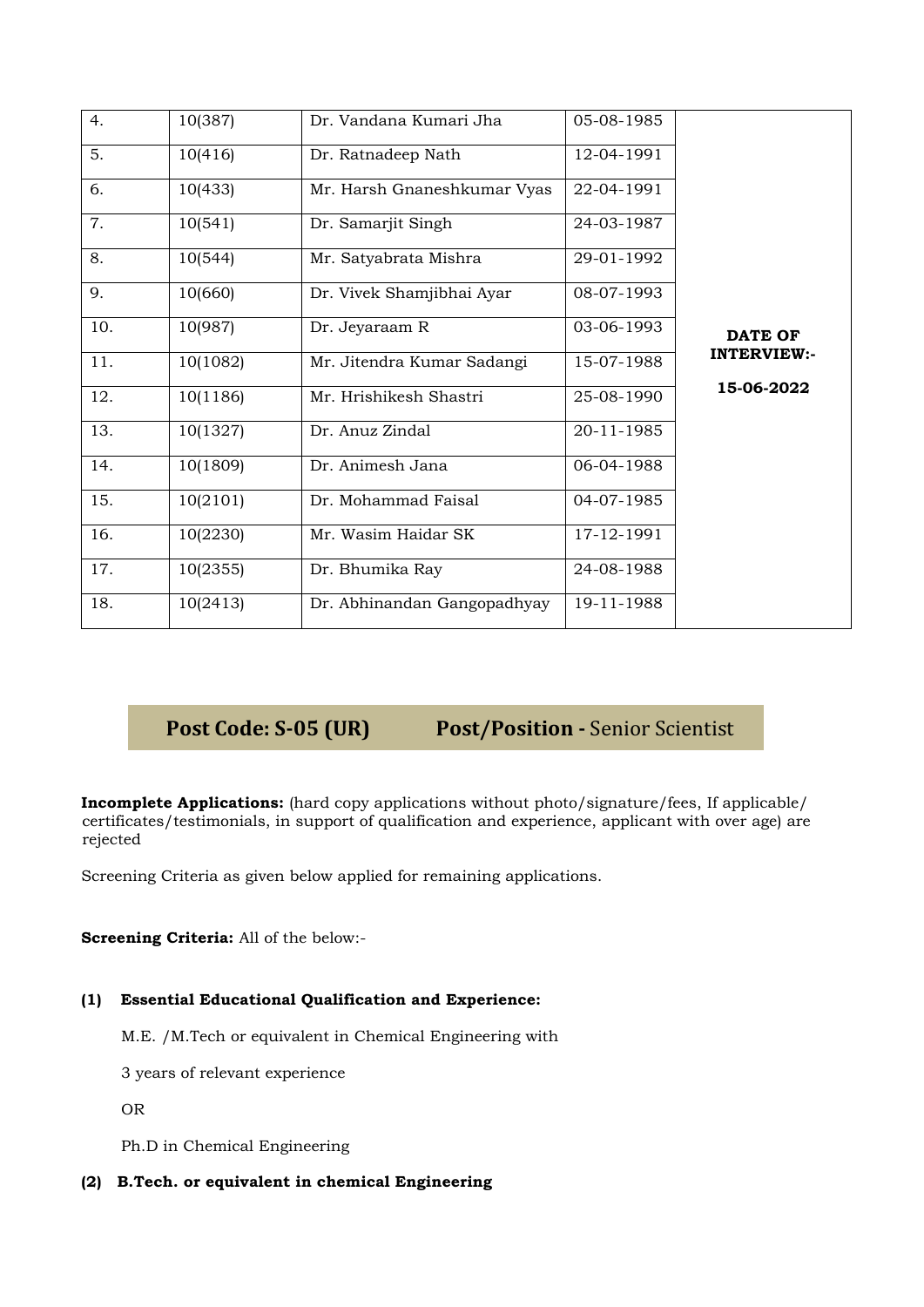**(3) Experience in carbon sequestration, capture/storage and use** (as documented by publications/thesis/other documents enclosed with application).

## **LIST OF SHORTLISTED CANDIDATES**

### **Eligible:** 08 out of 86

| <b>S1. No.</b> | Appl. No. | <b>Full Name</b>                | <b>DOB</b> | <b>Remarks</b>                       |
|----------------|-----------|---------------------------------|------------|--------------------------------------|
| 1.             | 10(1817)  | Dr. Karan Malik                 | 01-10-1988 |                                      |
| 2.             | 10(1915)  | Dr. Shailesh Kumar              | 12-12-1986 |                                      |
| 3.             | 10(1148)  | Dr. Satyajit Mukherjee          | 03-09-1984 |                                      |
| 4.             | 10(1943)  | Dr. Gajanan Dattarao Surywanshi | 05-07-1989 | <b>DATE OF</b><br><b>INTERVIEW:-</b> |
| 5.             | 10(200)   | Ms. Mridusmita Barooah          | 01-12-1989 | 13-06-2022                           |
| 6.             | 10(202)   | Dr. Neha Budhwani               | 10-12-1986 |                                      |
| 7.             | 10(1517)  | Mrs. Runa Dey                   | 31-07-1988 |                                      |
| 8.             | 10(2300)  | Dr. Saptak Rarotra              | 16-07-1986 |                                      |

## **Post Code: S-06 (UR) Post/Position -** Senior Scientist

**Incomplete Applications:** (hard copy applications without photo/signature/fees, If applicable/ certificates/testimonials, in support of qualification and experience, applicant with over age) are rejected

Screening Criteria as given below applied for remaining applications.

## **Screening Criteria:** All of the below:-

- 1. Essential Qualification:
- a) Ph.D in Materials/Metallurgy/Mechanical/Chemical Engineering.

Or

b) Ph.D in Physical/Chemical Science with 2 years of relevant experience.

Or

c) M.Tech. in Materials/Metallurgy/Mechanical Engineering or equivalent with 3 years of relevant experience.

Or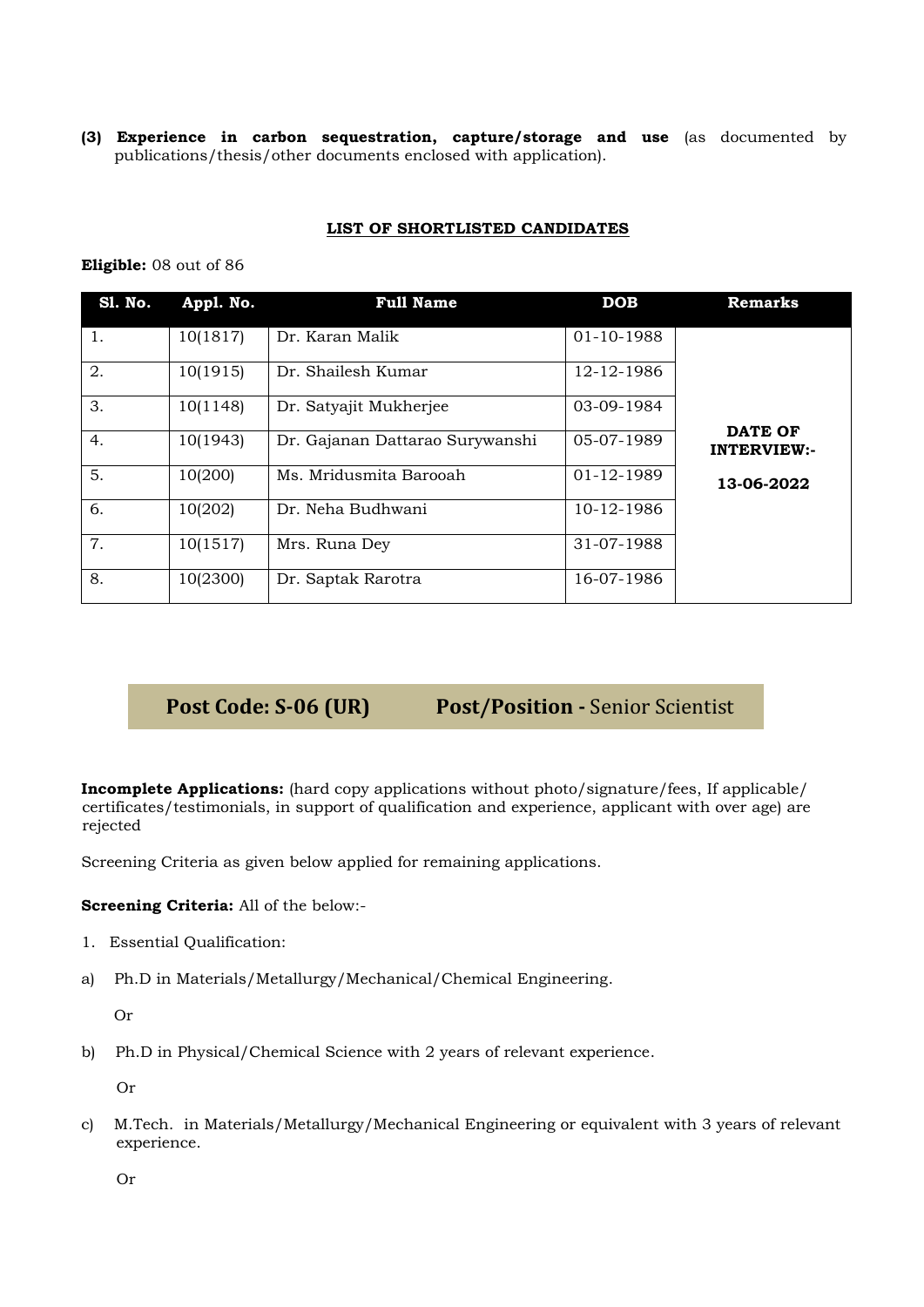- d) B.E./ B.Tech./M.Sc. with MBA or Post Graduate Degree in Intellectual Property Law with 3 years of relevant experience.
- 2. Short listing Criteria:
- a) >85% Marks in B.E./B.Tech. (or >8.50/10 CGPA): For those who obtained direct Ph.D in Materials/Metallurgy/Mechanical Engineering, without M.Tech. or equivalent degree.

Or

Those who have B.E./B.Tech./M.Sc. with MBA or Post Graduate Degree in Intellectual Property Law with 3 years of relevant experience.

- b)  $\geq$  85% Marks in M.E./M.Tech. or equivalent (or  $\geq$  8.5/10 CGPA): For those who have M.E./M.Tech. in Materials/Metallurgy/Mechanical Engineering with 3 years of relevant experience.
- C)  $\geq$  85% Marks in M.E./M.Tech./M.Sc. or equivalent (or  $\geq$  8.5/10 CGPA): For those who have Ph.D in Materials/Metallurgy/Mechanical/Chemical Engineering.
- d)  $\geq$  85% Marks in M.E./M.Tech./M.Sc. or equivalent (or  $\geq$  8.5/10 CGPA): For those who have PhD. in Physical / Chemical Science with 2 years of relevant experience.

### **LIST OF SHORTLISTED CANDIDATES**

| <b>S1. No.</b> | Appl. No. | <b>Full Name</b>              | <b>DOB</b> | <b>Remarks</b>                   |
|----------------|-----------|-------------------------------|------------|----------------------------------|
| 1.             | 9(1904)   | Dr. Karan Malik               | 01-10-1988 |                                  |
| 2.             | 10 (349)  | Dr. Vandana Kumari Jha        | 05-08-1985 |                                  |
| 3.             | 10(2261)  | Mr. Ravi Gautam               | 12-10-1989 |                                  |
| 4.             | 10(214)   | Dr. Nidhi Sharma              | 24-08-1990 | <b>DATE OF</b>                   |
| 5.             | 10(1933)  | Mr. Arun Kumar S              | 21-05-1992 | <b>INTERVIEW:-</b>               |
| 6.             | 10(1326)  | Mr. CH Sree Rama Linga Prasad | 03-05-1985 | 15-06-2022                       |
| 7.             | 10(1811)  | Dr. Animesh Jana              | 06-04-1988 |                                  |
| 8.             | 10(1712)  | Dr. Bhumika Ray               | 24-08-1988 |                                  |
| 9.             | 10(1636)  | Mr. Alok Behera               | 11-11-1990 |                                  |
|                |           |                               |            |                                  |
| 10.            | 10(1372)  | Dr. Uttam Acharya             | 13-12-1989 | DATE OF                          |
| 11.            | 10(835)   | Dr. Partha Pratim Chowdhury   | 27-04-1990 | <b>INTERVIEW:-</b><br>16-06-2022 |

### **Eligible:** 19 out of 142 applicants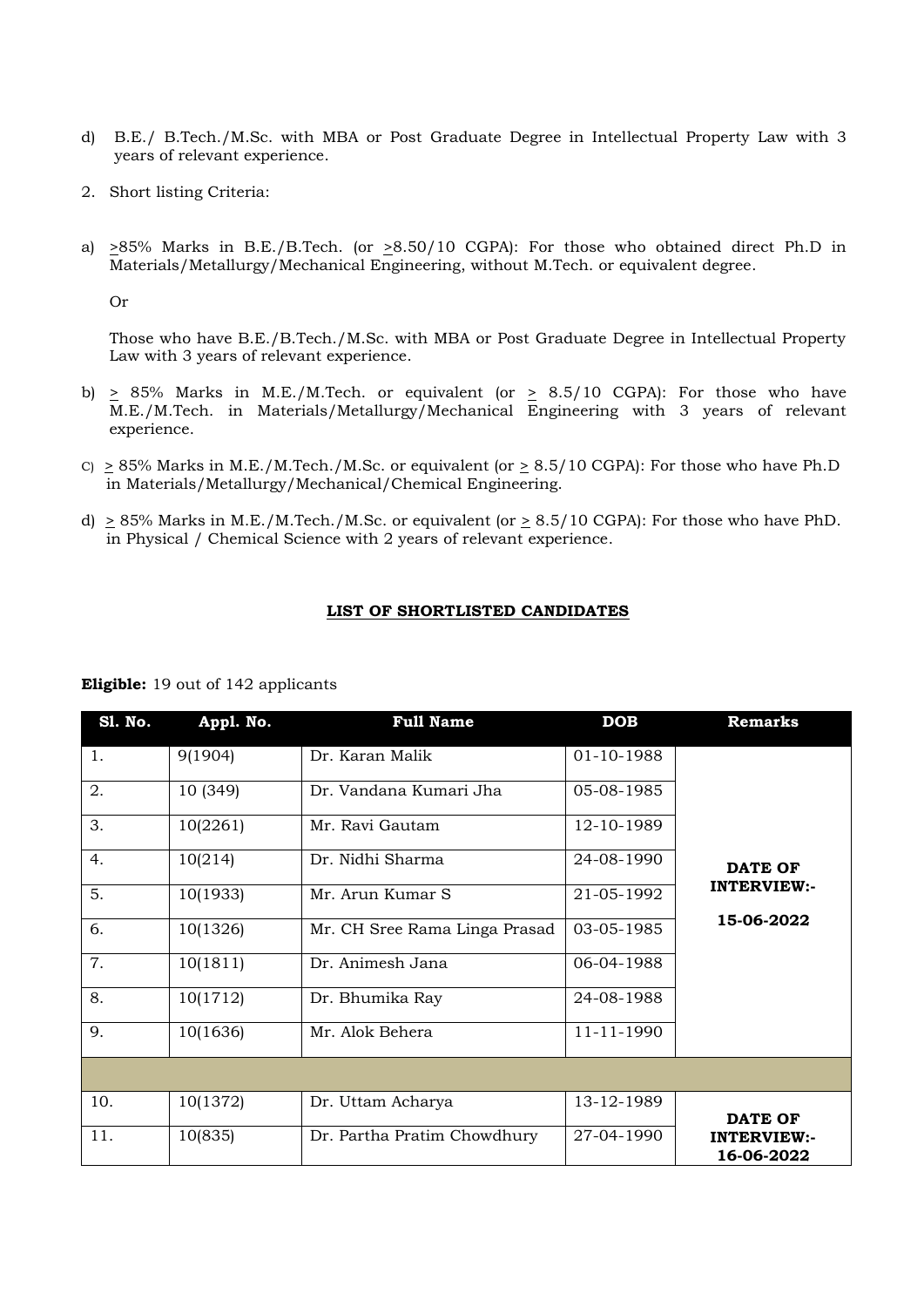| 12. | 10(1153) | Dr. Sreeda P                | 13-02-1987 |                                  |
|-----|----------|-----------------------------|------------|----------------------------------|
| 13. | 10(1016) | Mr. Siddharth Srivastav     | 15-04-1990 |                                  |
| 14. | 10(932)  | Dr. Khushbu Dash            | 17-08-1985 |                                  |
| 15. | 10(913)  | Mr. Vikas Agarwal           | 29-10-1991 | <b>DATE OF</b>                   |
| 16. | 10(626)  | Dr. Prabhat Kumar           | 30-06-1989 | <b>INTERVIEW:-</b><br>16-06-2022 |
| 17. | 10(233)  | Dr. Rinku Kumar Gouda       | 11-12-1989 |                                  |
| 18. | 10(2157) | Dr. Bhavya Manjeera Patruni | 03-03-1988 |                                  |
| 19. | 10(661)  | Dr. Vivek Shamji Bhai Ayar  | 08-07-1993 |                                  |

# **Post Code: S-07 (UR) Post/Position -** Senior Scientist

**Incomplete Applications:** (hard copy applications without photo/signature/fees, If applicable/ certificates/testimonials, in support of qualification and experience, applicant with over age) are rejected

Screening Criteria as given below applied for remaining applications.

**Screening Criteria:** All of the below:-

**Essential Qualification:** Ph.D in Geology/Applied Geology with 2 years research work in the relevant area (Characterisation of ore/minerals/coal) as documented in publications/thesis/other documents enclosed with application.

## **LIST OF SHORTLISTED CANDIDATES**

**Eligible:** 06 out of 26 applicants

| <b>S1. No.</b> | Appl. No. | <b>Full Name</b>            | <b>DOB</b> | Remarks                              |
|----------------|-----------|-----------------------------|------------|--------------------------------------|
| 1.             | 10(2348)  | Dr. Bahula Verma            | 11-04-1983 |                                      |
| 2.             | 10(1683)  | Dr. Sabyasachi Chattopdhyay | 02-09-1988 |                                      |
| 3.             | 10(188)   | Dr. Divya Kumari Mishra     | 21-12-1986 | <b>DATE OF</b><br><b>INTERVIEW:-</b> |
| 4.             | 10(1983)  | Dr. Vikram Partap Singh     | 17-11-1984 | 16-06-2022                           |
| 5.             | 10(1483)  | Dr. Jyoti Chandra           | 18-09-1990 |                                      |
| 6.             | 10(986)   | Dr. Om Prakash Pandey       | 10-08-1991 |                                      |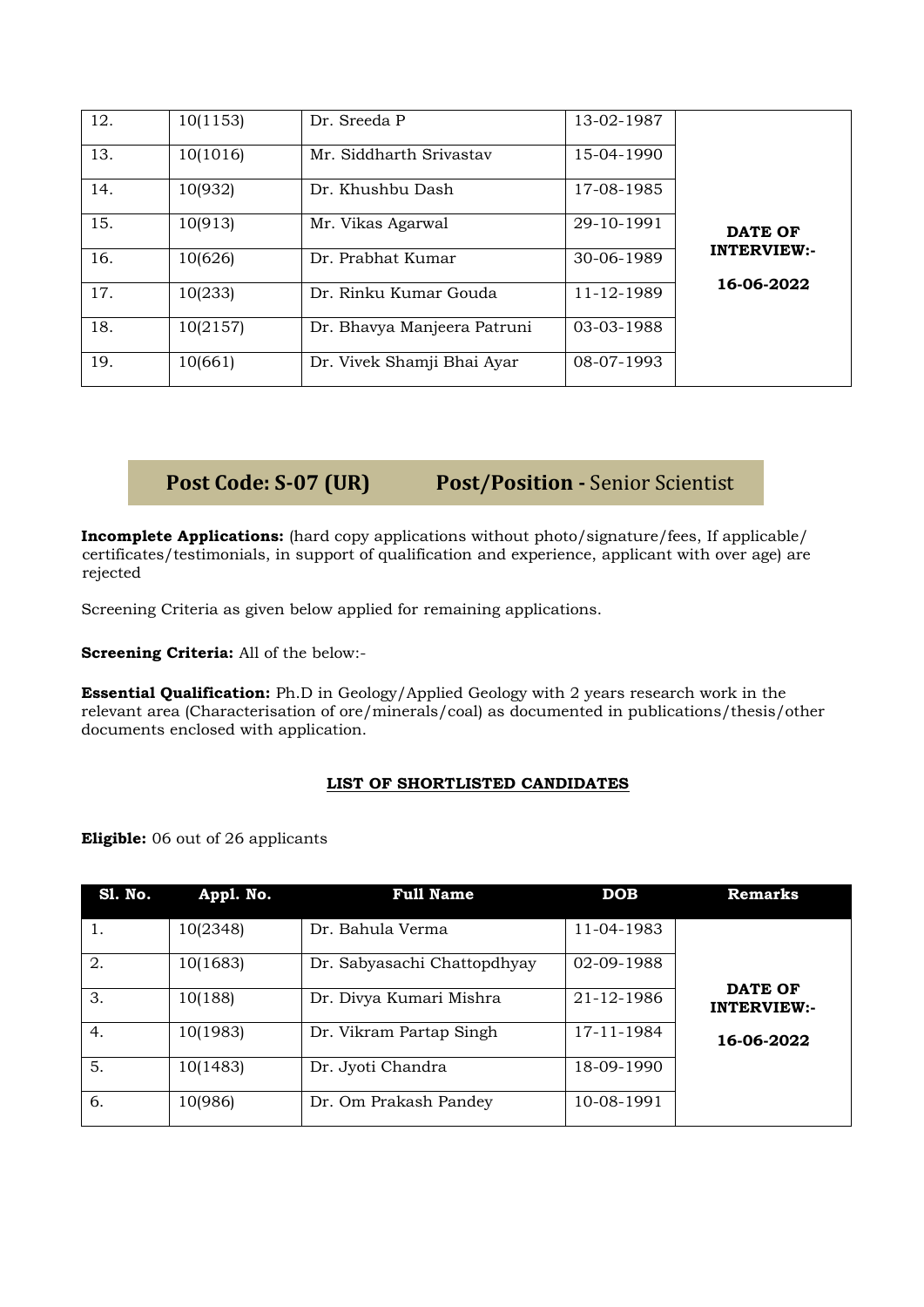# **Post Code: S-08 (UR) Post/Position -** Senior Scientist

**Incomplete Applications:** (hard copy applications without photo/signature/fees, If applicable/ certificates/testimonials, in support of qualification and experience, applicant with over age) are rejected

Screening Criteria as given below applied for remaining applications.

**Screening Criteria:** All of the below:-

**Criteria I :** M.Tech./M.E. in Metallurgy/Materials Engg. with 03 years of relevant experience in industry/research as in Criteria II, **OR** Ph.D in Metallurgical/Materials Engg. With research experience as in Criteria II.

## **Criteria II :**

- Documented research experience in metal (Ferrous and/or non-ferrous) powder production,
- Effect of gas atomization parameters on powder size, shape and size distribution,
- Characterisation of bulk powder properties.
- Knowledge of nozzle design, gas/metal fluid flow interaction and atomisation efficiency.
- Knowledge on Solidification Phenomena. (all as documented in publications/thesis/other documents enclosed with application).

## **LIST OF SHORTLISTED CANDIDATES**

### **Eligible:** 0 out of 123 applicants

| Sl. No. Appl. No. | Full Name                  | <b>DOB</b> | <b>Remarks</b> |
|-------------------|----------------------------|------------|----------------|
|                   | <b>NONE FOUND SUITABLE</b> |            |                |

## **Post Code: S-09 (SC) Post/Position -** Scientist

**Incomplete Applications:** (hard copy applications without photo/signature/fees, If applicable/ certificates/testimonials, in support of qualification and experience, applicant with over age) are rejected

Screening Criteria as given below applied for remaining applications.

**Screening Criteria:** All of the below:-

## **Essential Qualification:**

M.Tech./M.E. in Mineral Processing/Mineral Engineering/Mineral Process Engineering.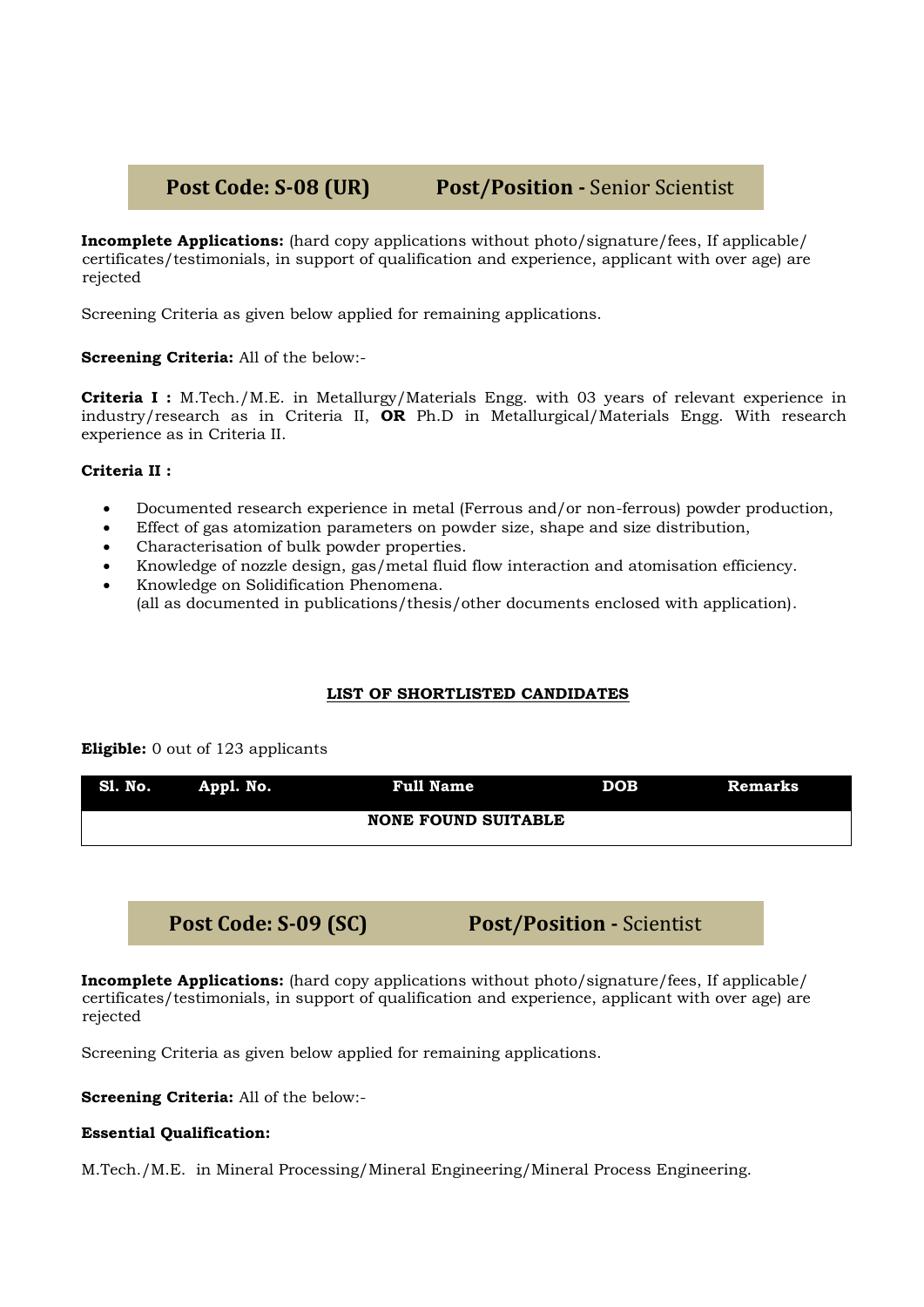Ph.D submitted in Mineral Processing/Mineral Engineering/Mineral Process Engineering.

## **LIST OF SHORTLISTED CANDIDATES**

| <b>S1. No.</b>   | Appl. No. | <b>Full Name</b>                         | <b>DOB</b> | <b>Remarks</b>     |
|------------------|-----------|------------------------------------------|------------|--------------------|
| 1.               | 10(2344)  | Mr. Sanjeet Kumar Suman                  | 19-10-1990 |                    |
| 2.               | 8(64)     | Mr. Desabattula Sripathi Venkataabhishek | 27-07-1993 | <b>DATE OF</b>     |
| 3.               | 10(73)    | Mr. Surya Prakash Mehra                  | 13-09-1992 | <b>INTERVIEW:-</b> |
| $\overline{4}$ . | 10(880)   | Dr. Mousumi Gharai                       | 22-04-1992 | 16-06-2022         |
| 5.               | 10(2033)  | Mr. Teku Srikanth                        | 13-08-1997 |                    |
| 6.               | 10(1526)  | Miss Duggirala Vijaya Mitra              | 14-04-1993 |                    |

## **Eligible:** 06 out of 08 applicants

**Post Code: S-10 (EWS) Post/Position -** Scientist

**Incomplete Applications:** (hard copy applications without photo/signature/fees, If applicable/ certificates/testimonials, in support of qualification and experience, applicant with over age) are rejected

Screening Criteria as given below applied for remaining applications.

**Screening Criteria:** All of the below:

- 1. Essential qualifications (Ph. D. submitted in Material Science/ Physics/ Chemistry)
- 2. Documented research and/or proven experience in the areas of functional nanomaterials for energy and health sector (as given in publications/thesis/other documents enclosed with application)

## **LIST OF SHORTLISTED CANDIDATES**

**Eligible:** 11 out of 28 applicants

| Sl. No. | Appl. No. | <b>Full Name</b>              | <b>DOB</b> | <b>Remarks</b>                       |
|---------|-----------|-------------------------------|------------|--------------------------------------|
|         | 10(1797)  | Dr. Rajesh Kumar Jena         | 12-02-1990 |                                      |
|         | 10(2313)  | Dr. Sudeshna Das Chakraborty  | 03-04-1990 | <b>DATE OF</b><br><b>INTERVIEW:-</b> |
| 3       | 10(1339)  | Mrs. Bommidi Vara Lakshmi     | 24-08-1990 | 15-06-2022                           |
| 4       | 10(337)   | Dr. Sai Pavan Prashanth Sadhu | 17-03-1992 |                                      |

OR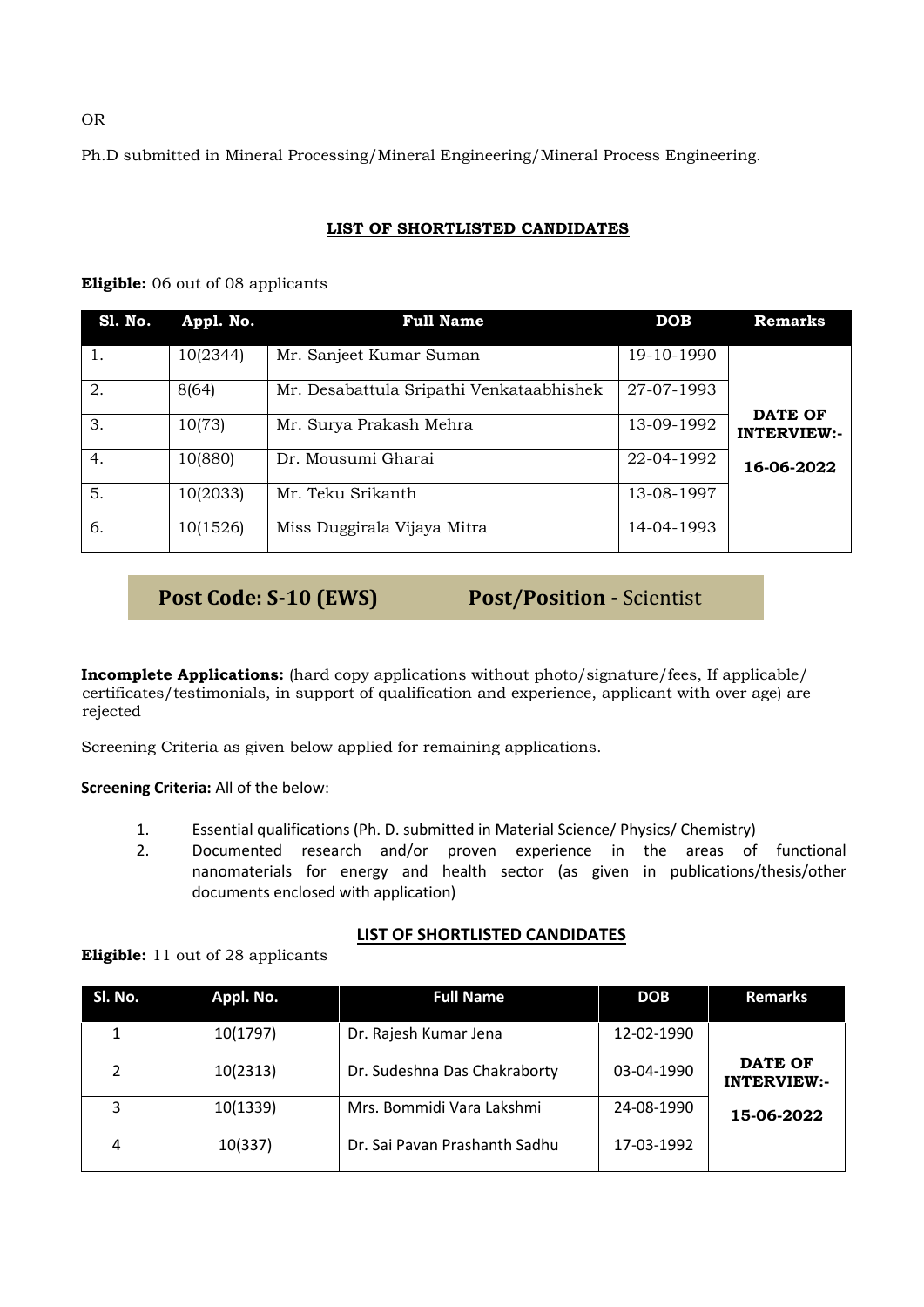| 5  | 10(638)  | Dr. Manisha Mondal | 04-04-1992 |                                  |
|----|----------|--------------------|------------|----------------------------------|
| 6  | 10(1414) | Dr. Astha Shukla   | 30-08-1989 |                                  |
|    | 10(1675) | Miss. Lichchhavi   | 25-08-1990 | <b>DATE OF</b>                   |
| 8  | 10(461)  | Dr. Bappi Paul     | 30-06-1990 | <b>INTERVIEW:-</b><br>15-06-2022 |
| 9  | 10(1753) | Dr. Umair Alam     | 05-06-1990 |                                  |
| 10 | 10(238)  | Mr. Nikhil Kumar   | 08-03-1994 |                                  |
| 11 | 10(1527) | Dr. Monu Mishra    | 17-07-1989 |                                  |

## **Post Code: S-11 (UR) Post/Position -** Scientist

**Incomplete Applications:** (hard copy applications without photo/signature/fees, If applicable/ certificates/testimonials, in support of qualification and experience, applicant with over age) are rejected

Screening Criteria as given below applied for remaining applications.

**Screening Criteria:** All of the below:

- (**1) Essential Education Qualification** M.Tech or Equivalent in Materials / Metallurgical Engineering
- **(2) B.Tech or Equivalent in Materials / Metallurgical Engineering**
- **(3) Marks in M.Tech or Equivalent:** 8.7CGPA / 87% and above
- (4) **Marks in B.Tech or Equivalent:** 8.5 CGPA / 85% and above

## **LIST OF SHORTLISTED CANDIDATES**

**Eligible:** 14 out of 124 applicants

| SI. No.       | Appl. No. | <b>Full Name</b>      | <b>DOB</b> | <b>Remarks</b>                       |
|---------------|-----------|-----------------------|------------|--------------------------------------|
| 1             | 10(777)   | Miss. Saswati Nanda   | 18-07-1996 |                                      |
| $\mathcal{P}$ | 10(786)   | Mr. Suman Sadhu       | 16-09-1997 |                                      |
| 3             | 10(2342)  | Miss. Ayushi Bhandari | 02-09-1996 | <b>DATE OF</b><br><b>INTERVIEW:-</b> |
| 4             | 10(2108)  | Ms. Divya Nalajala    | 05-08-1995 | 13-06-2022                           |
| 5             | 10(1086)  | Ms. Shakthipriya B    | 12-03-1992 |                                      |
| 6             | 10(833)   | Mr. Shreehard Sahu    | 05-06-1995 |                                      |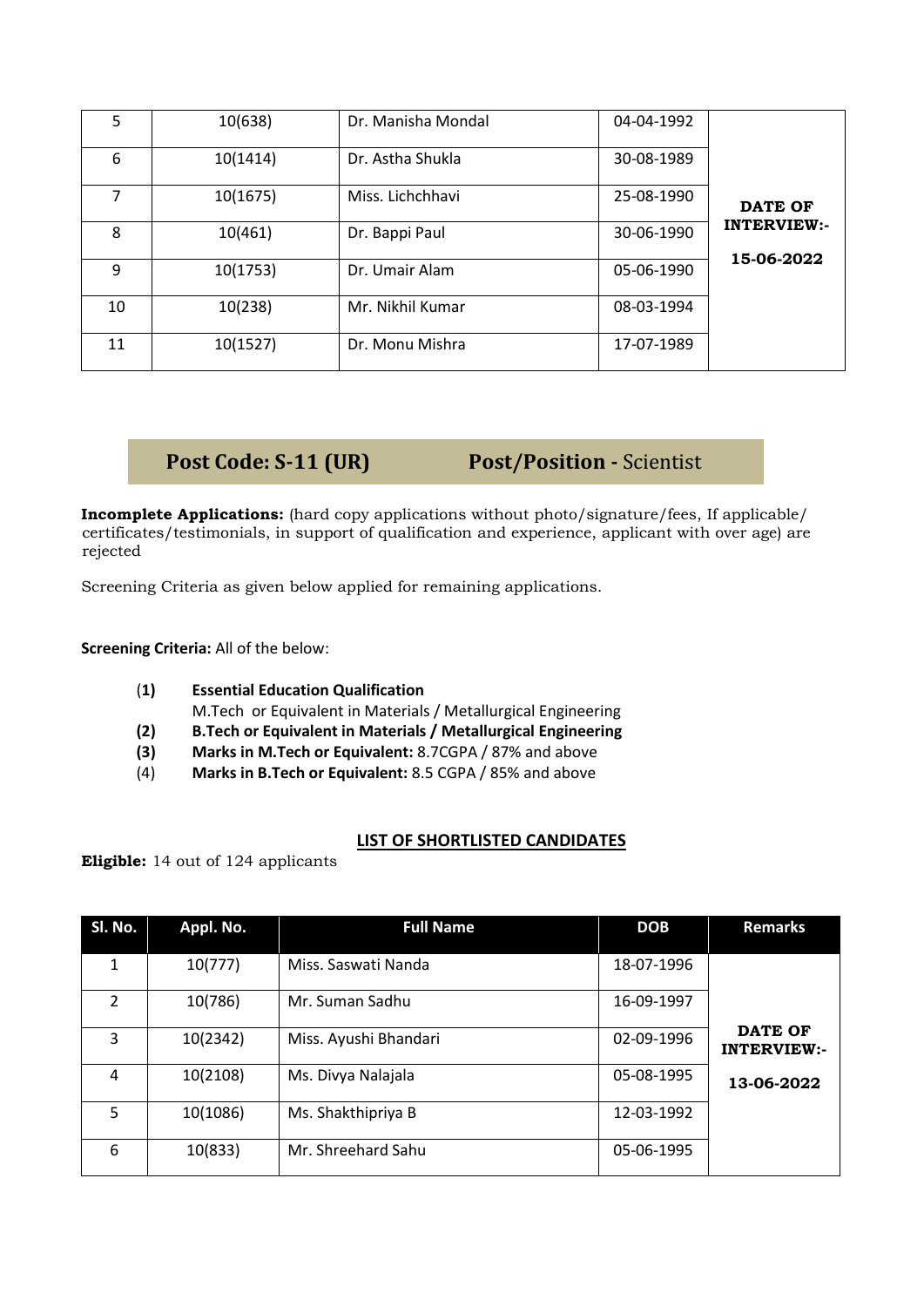|    | 10(341)  | Mrs. Shweta Shukla              | 14-04-1992 |                                      |
|----|----------|---------------------------------|------------|--------------------------------------|
| 8  | 10(2152) | Mr. Ankur Sharma                | 27-08-1993 |                                      |
| 9  | 10(1443) | Mr. Siddharth Sankar Jena       | 15-07-1994 |                                      |
| 10 | 10(1188) | Mr. Hrishikesh Shastri          | 25-08-1990 | <b>DATE OF</b><br><b>INTERVIEW:-</b> |
| 11 | 10(939)  | Mr. Ratnala Dilipkumar Choudary | 09-06-1998 | 13-06-2022                           |
| 12 | 10(241)  | Miss. Karri Sri Naga Sesha      | 29-08-1995 |                                      |
| 13 | 10(1777) | Mr. Doddi Tharun                | 10-02-1996 |                                      |
| 14 | 10(1011) | Mr. Sourav Kumar Badu           | 23-05-1995 |                                      |

**Post Code: S-12 (UR) Post/Position -** Scientist

**Incomplete Applications:** (hard copy applications without photo/signature/fees, If applicable/ certificates/testimonials, in support of qualification and experience, applicant with over age) are rejected

Screening Criteria as given below applied for remaining applications.

**Screening Criteria:** All of the below:

**Essential Qualification:** M.E./M.Tech. in Mineral / Metallurgical / Materials / Chemical Engineering

- 1. CGPA or Percentage Marks in Masters degree 8.0/10 (or 80%) and above & research experience / document in the area of Mineral / Coal Beneficiation / Agglomeration
- 2. CGPA or Percentage Marks in Bachelors degree 8.0/10 or 80% and above & submitted / obtained Ph.D. with minimum three publications in mineral / coal beneficiation / agglomeration for those who completed PhD directly after BE/B.Tech

## **LIST OF SHORTLISTED CANDIDATES**

**Eligible:** 20 out of 186 applicants

| SI. No.        | Appl. No. | <b>Full Name</b>              | <b>DOB</b> | <b>Remarks</b>                   |
|----------------|-----------|-------------------------------|------------|----------------------------------|
| 1              | 6(12)     | Ms. Silpa Sweta Jena          | 14-04-1992 |                                  |
| $\overline{2}$ | 10(1805)  | Mr. Vipul Nigam               | 17-01-1997 | <b>DATE OF</b>                   |
| 3              | 10(559)   | Mr. Baddi Prasad              | 27-06-1994 | <b>INTERVIEW:-</b><br>17-06-2022 |
| 4              | 10(1332)  | Mr. Viswamsetty Lakshmi Kanth | 31-08-1996 |                                  |
| 5              | 10(69)    | Mrs. Dejalin Sahu             | 27-06-1992 |                                  |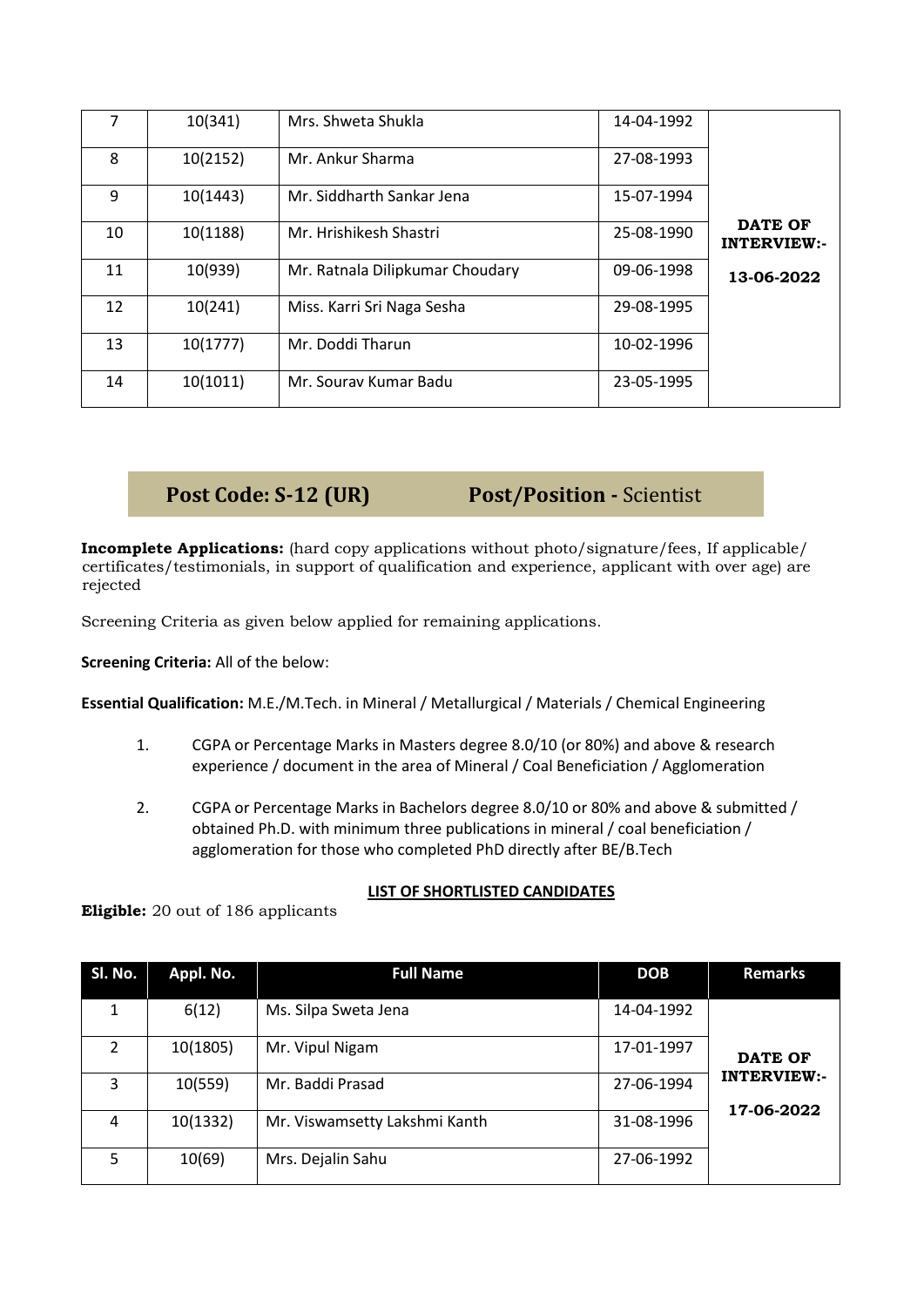| 6              | 10(328)  | Mr. Desabattula Sripathi Venkataabhishek | 27-07-1993 |                                      |
|----------------|----------|------------------------------------------|------------|--------------------------------------|
| $\overline{7}$ | 10(2382) | Mr. Saroj Kant Pradhan                   | 17-09-1984 |                                      |
| 8              | 10(1134) | Mr. Barun Harichandan                    | 05-04-1992 |                                      |
| 9              | 10(2158) | Mrs. Pooja Kumari                        | 03-05-1991 |                                      |
| 10             | 10(1913) | Dr. Sujoy Chattaraj                      | 02-12-1989 |                                      |
| 11             | 10(1404) | Mrs. Bhabani Supriya Maharana            | 11-08-1992 |                                      |
| 12             | 10(420)  | Dr. Saroj Kumar Sahoo                    | 12-06-1992 |                                      |
|                | 10(209)  |                                          | 12-06-1992 | <b>DATE OF</b><br><b>INTERVIEW:-</b> |
| 13             | 10(1484) | Mr. Saida Shaik                          | 30-06-1993 | 17-06-2022                           |
| 14             | 10(2266) | Mr. Wasim Haidar SK                      | 17-12-1991 |                                      |
| 15             | 10(477)  | Ms. Mitralekha Patra                     | 12-04-1994 |                                      |
| 16             | 10(738)  | Mr. Abhijeet Manasingh                   | 25-02-1993 |                                      |
| 17             | 10(998)  | Mr. Ziaul Haque                          | 12-12-1992 |                                      |
| 18             | 10(491)  | Mr. Vimod Kumar                          | 13-08-1997 |                                      |
| 19             | 10(2034) | Mr. Teku Srikanth                        | 13-08-1997 |                                      |
| 20             | 10(246)  | Mr. Ritesh Prakash                       | 25-12-1989 |                                      |

**Post Code: S-13 (ST) Post/Position -** Scientist

**Incomplete Applications:** (hard copy applications without photo/signature/fees, If applicable/ certificates/testimonials, in support of qualification and experience, applicant with over age) are rejected

Screening Criteria as given below applied for remaining applications.

**Screening Criteria:** All of the below:

**Criteria I :** M.Tech / M.E. in Metallurgical or Materials or Materials or Mechanical Engg.

**Criteria II :** Dissertation in experimental fracture mechanics covering any one of domains such as linear elastic / elastic plastic / time dependent fracture mechanics in metallic materials (b) Experience in modelling as documented by publication in addition to experimental exposure. (c) Experience in working with servo-hydraulic test frames as documented by testimonials from department / lab supervisor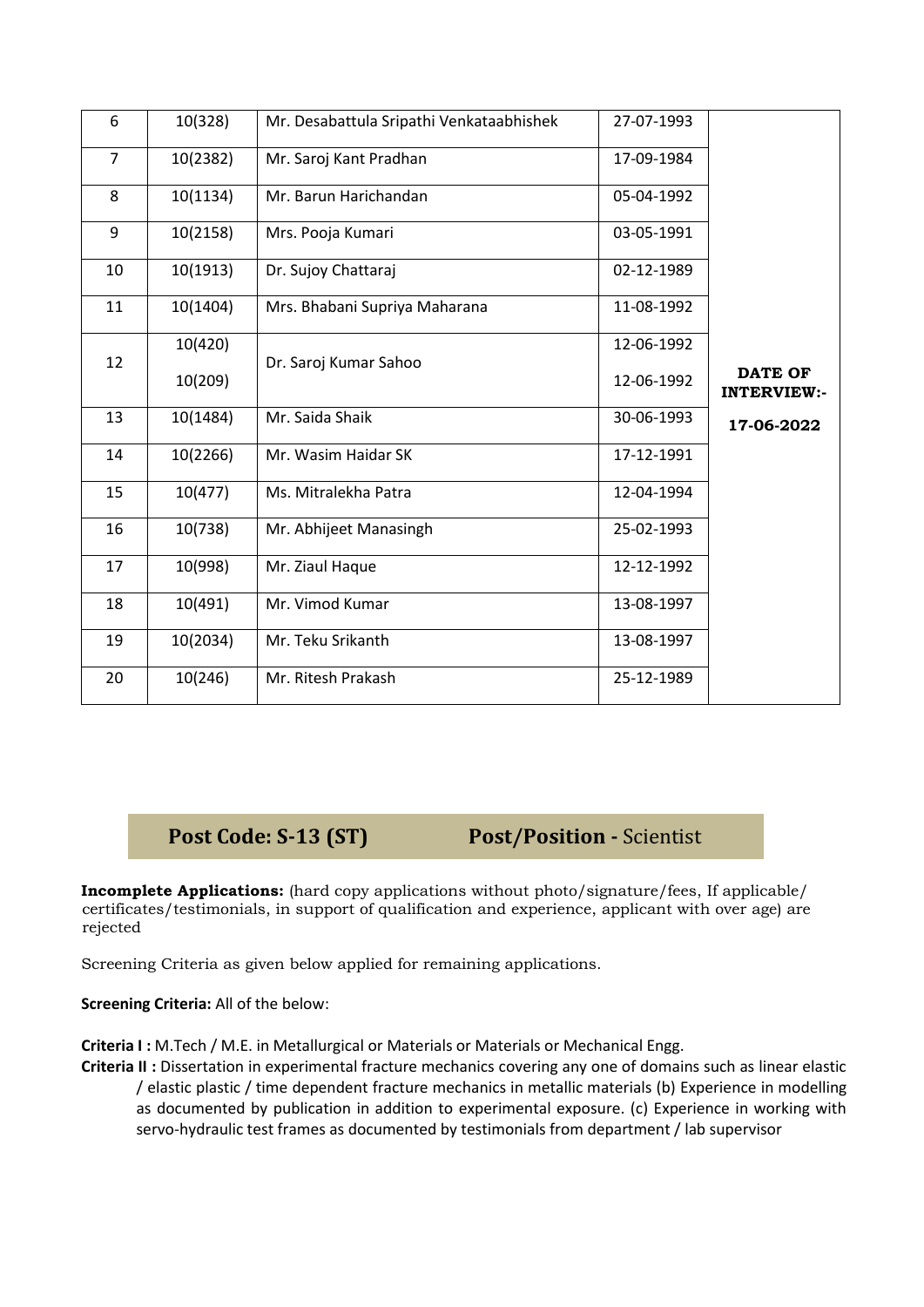## **LIST OF SHORTLISTED CANDIDATES**

**Eligible:** 07 out of 33 applicants

| SI. No.        | Appl. No. | <b>Full Name</b>           | <b>DOB</b> | <b>Remarks</b>                   |
|----------------|-----------|----------------------------|------------|----------------------------------|
| 1              | 10(862)   | Mr. Lakhindra Marandi      | 23-12-1986 |                                  |
| $\overline{2}$ | 10(1645)  | Mr. Khilesh Kumar Bhandari | 09-04-1991 |                                  |
| 3              | 10(1427)  | Mr. Jichil Majhi           | 27-09-1991 | <b>DATE OF</b>                   |
| 4              | 10(1461)  | Mr. Markush Bakhla         | 08-08-1989 | <b>INTERVIEW:-</b><br>14-06-2022 |
| 5              | 10(1394)  | Mr. Subrat Kumar Patro     | 12-09-1996 |                                  |
| 6              | 10(781)   | Mr. Amit Belung            | 09-07-1986 |                                  |
| 7              | 10(2255)  | Mr. Vankadoth Shiva        | 15-02-1991 |                                  |

**Post Code: S-14 (OBC) Post/Position -** Scientist

**Incomplete Applications:** (hard copy applications without photo/signature/fees, If applicable/ certificates/testimonials, in support of qualification and experience, applicant with over age) are rejected

Screening Criteria as given below applied for remaining applications.

**Screening Criteria:** All of the below:

- **1. Essential qualification:** ME/M.Tech in Metallurgical Materials / Mechanical Engineering
- 2.  $\geq$  75% or 7.5/10 CGPA in ME/M. Tech in Metallurgical Materials / Mechanical Engineering
- 3.  $\geq$  75% or 7.5/10 CGPA in BE/B. Tech in graduation
- 4. 2 Years documented research and/or proven experience in the area of welding / materials joining after M.Tech or Ph.D in welding process (as documented by publications / thesis / other documents enclosed with application)

## **LIST OF SHORTLISTED CANDIDATES**

**Eligible:** 11 out of 129 applicants

| Sl. No. | Appl. No. | <b>Full Name</b>         | <b>DOB</b> | <b>Remarks</b>                |
|---------|-----------|--------------------------|------------|-------------------------------|
| 1       | 10(2076)  | Mr. Prakash S            | 25-03-1992 | DATE OF<br><b>INTERVIEW:-</b> |
|         | 10(2339)  | Mr. Sudharsanan Sundaram | 28-03-1988 | 14-06-2022                    |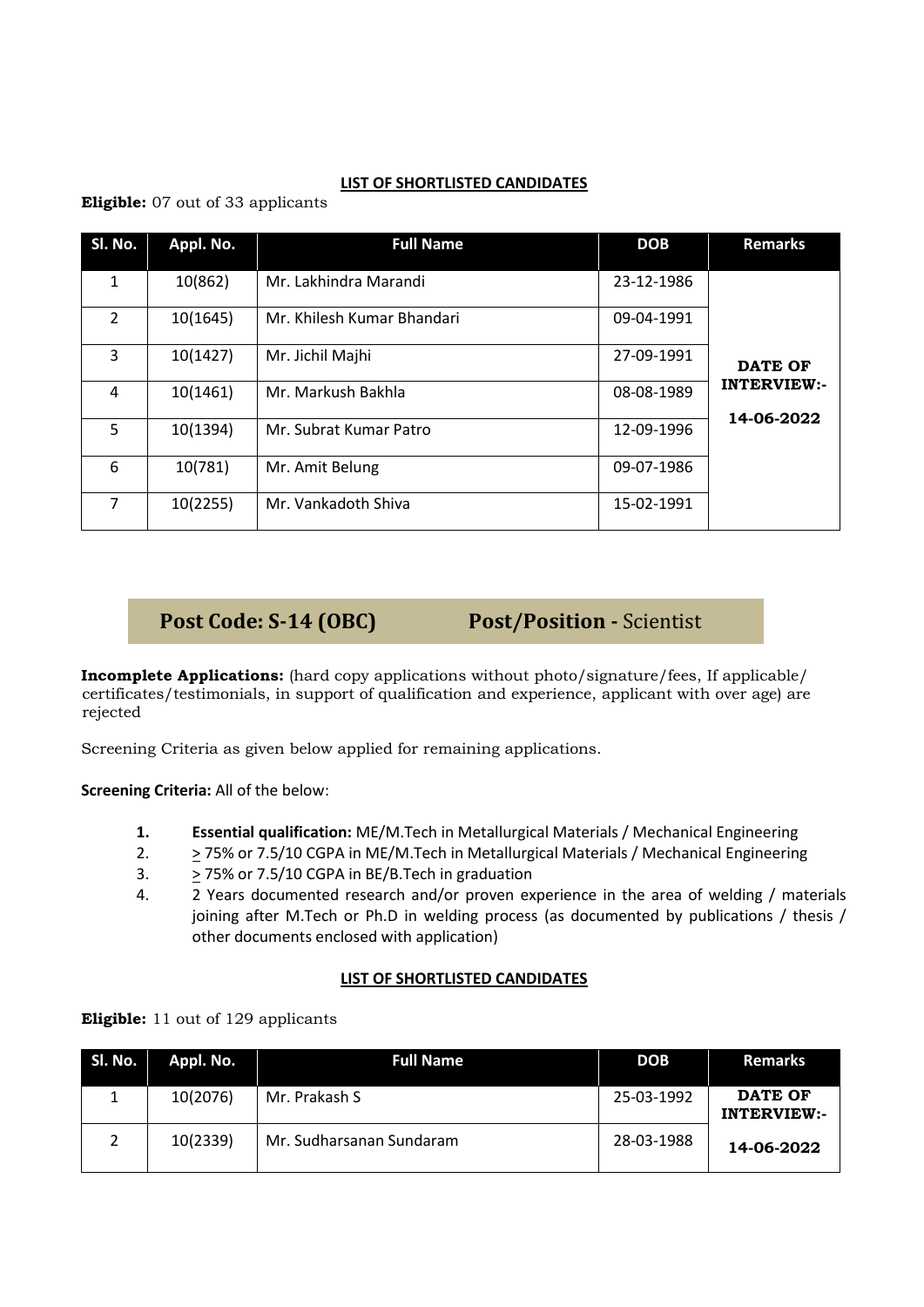| 3  | 10(1072) | Mr. Nandha Kumar E           | 09-12-1988 |                                  |
|----|----------|------------------------------|------------|----------------------------------|
| 4  | 8(56)    | Dr. SunilKumar D             | 24-04-1992 |                                  |
| 5  | 10(317)  | Dr. Thiyaneshwaran Nagarajan | 24-07-1988 |                                  |
| 6  | 10(872)  | Dr. Mukesh Kr Chowrasia      | 16-02-1988 | <b>DATE OF</b>                   |
| 7  | 10(2421) | Dr. Kalinga Simant Bal       | 14-12-1988 | <b>INTERVIEW:-</b><br>14-06-2022 |
| 8  | 10(906)  | Mr. Ranjeet Kumar            | 12-09-1991 |                                  |
| 9  | 10(2240) | Mr. Rajeshkumar Ramasubbu    | 06-04-1987 |                                  |
| 10 | 10(2274) | Mr. Kuldip Kumar Sahu        | 14-01-1989 |                                  |
| 11 | 10(1278) | Mr. Md Perwej Iqbal          | 29-12-1992 |                                  |

**Post Code: S-15 (SC) Post/Position -** Scientist

**Incomplete Applications:** (hard copy applications without photo/signature/fees, If applicable/ certificates/testimonials, in support of qualification and experience, applicant with over age) are rejected

Screening Criteria as given below applied for remaining applications.

**Screening Criteria:** All of the below:

- **1. Essential qualification:** (Ph.D. submitted in Materials / Metallurgical Engineering/ Material Science / Physics / Chemistry)
- 2. > 65% or 6.5/10 CGPA in Preceding degree to Ph.D.
- 3. > 60% or 6.0/10 CGPA in Graduation degree
- 4. Documented research and / or proven experience in the areas of coatings by chemical, electrochemical, PVD/CVD techniques for corrosion resistance / energy application (as given in publications / thesis / other documents enclosed with application)

## **LIST OF SHORTLISTED CANDIDATES**

**Eligible:** 12 out of 83 applicants

| SI. No.       | Appl. No. | <b>Full Name</b>         | <b>DOB</b> | <b>Remarks</b>                       |
|---------------|-----------|--------------------------|------------|--------------------------------------|
| 1             | 10(1280)  | Dr. Sivasakthi P         | 01-06-1987 |                                      |
| $\mathcal{P}$ | 10(2086)  | Mr. Ashutosh Jangde      | 10-05-1985 | <b>DATE OF</b><br><b>INTERVIEW:-</b> |
| 3             | 10(574)   | Mr. Pravarthana Dhanapal | 20-09-1988 | 16-06-2022                           |
| 4             | 10(851)   | Dr. Biswanath Bhoi       | 02-07-1984 |                                      |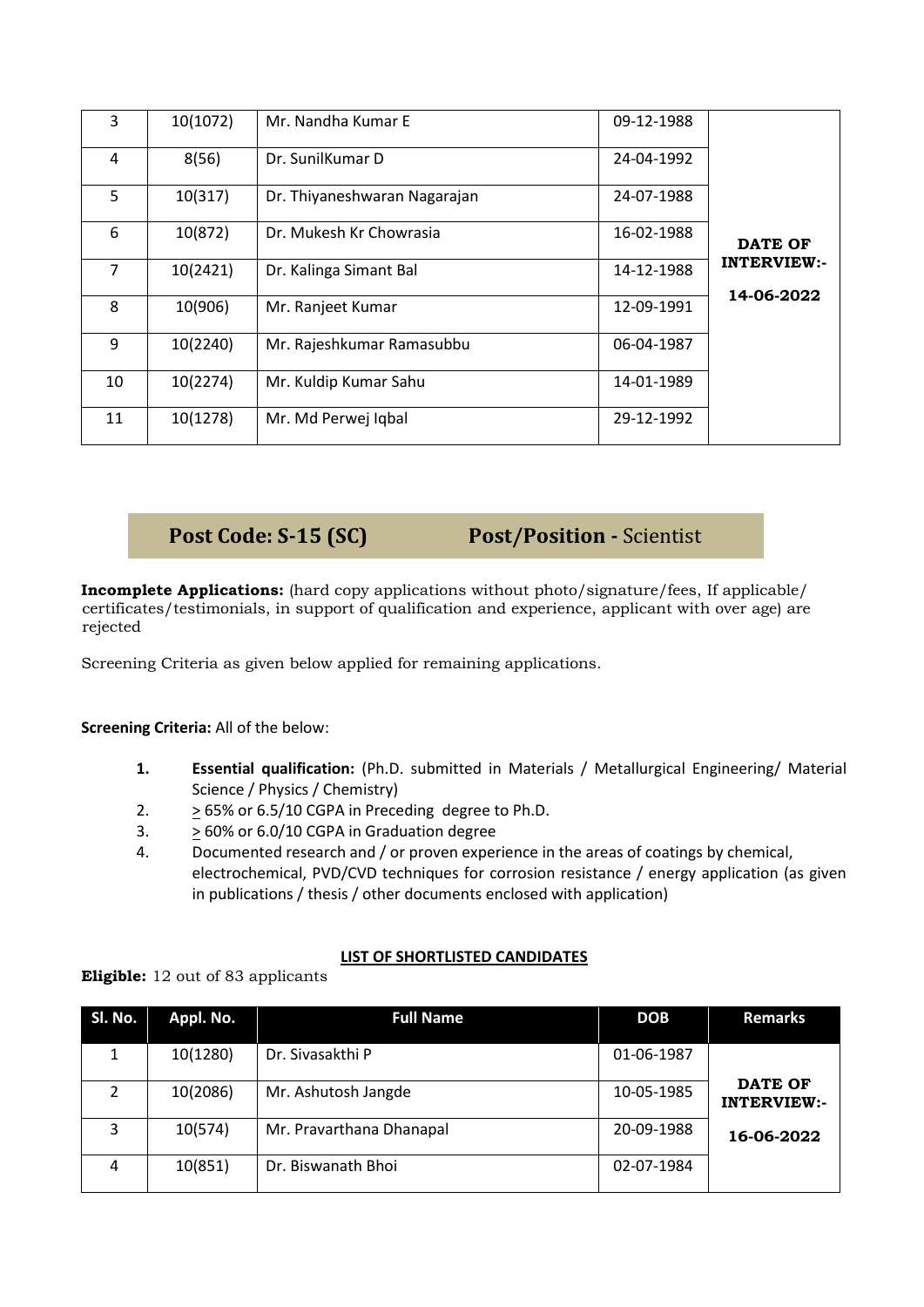| 5  | 10(628)  | Dr. Vinoth E                | 08-12-1989 |                                      |
|----|----------|-----------------------------|------------|--------------------------------------|
| 6  | 10(121)  | Dr. Uppalapati Pramod Kumar | 17-07-1988 |                                      |
| 7  | 10(639)  | Dr. Pradeep Premkumar Katta | 28-08-1989 |                                      |
| 8  | 10(1185) | Dr. Naveen Nischal Pillala  | 18-05-1990 | <b>DATE OF</b><br><b>INTERVIEW:-</b> |
| 9  | 10(1189) | Dr. Adhigan Murali          | 31-07-1987 | 16-06-2022                           |
| 10 | 10(1251) | Dr. Kuldeep Singh Gour      | 22-12-1986 |                                      |
| 11 | 10(749)  | Dr. Charu Singh             | 08-03-1993 |                                      |
| 12 | 10(2029) | Dr. Subramanian Premlatha   | 23-04-1987 |                                      |

## **Post Code: S-16 (SC) Post/Position -** Scientist

**Incomplete Applications:** (hard copy applications without photo/signature/fees, If applicable/ certificates/testimonials, in support of qualification and experience, applicant with over age) are rejected

Screening Criteria as given below applied for remaining applications.

**Screening Criteria:** All of the below:

- **1. Essential qualification:** M.Tech in Electronics / ECE / Instrumentation Engineering or Ph.D. submitted in Physics / Electronics / ECE / Instrumentation Engineering
- 2.  $\geq$  70% or 7.0/10 CGPA in ME/M. Tech in Electronics / ECE / Instrumentation Engineering or M.Sc. in Physics
- 3.  $>65\%$  or 6.5/10 CGPA in Graduation

## **LIST OF SHORTLISTED CANDIDATES**

**Eligible:** 16 out of 47 applicants

| SI. No.        | Appl. No. | <b>Full Name</b>       | <b>DOB</b> | <b>Remarks</b>                       |
|----------------|-----------|------------------------|------------|--------------------------------------|
| 1              | 10(518)   | Dr. Kuldeep Singh Gour | 22-12-1986 |                                      |
| $\overline{2}$ | 10(1294)  | Ms. Neelam Lal Verma   | 01-03-1996 |                                      |
| 3              | 10(2088)  | Mrs. Pinku Kumari      | 10-06-1992 | <b>DATE OF</b><br><b>INTERVIEW:-</b> |
| 4              | 10(810)   | Dr. Athira K V Raj     | 15-06-1988 | 16-06-2022                           |
| 5              | 10(302)   | Mr. Rampa Samuel       | 27-06-1996 |                                      |
| 6              | 10(852)   | Dr. Biswanath Bhoi     | 01-07-1984 |                                      |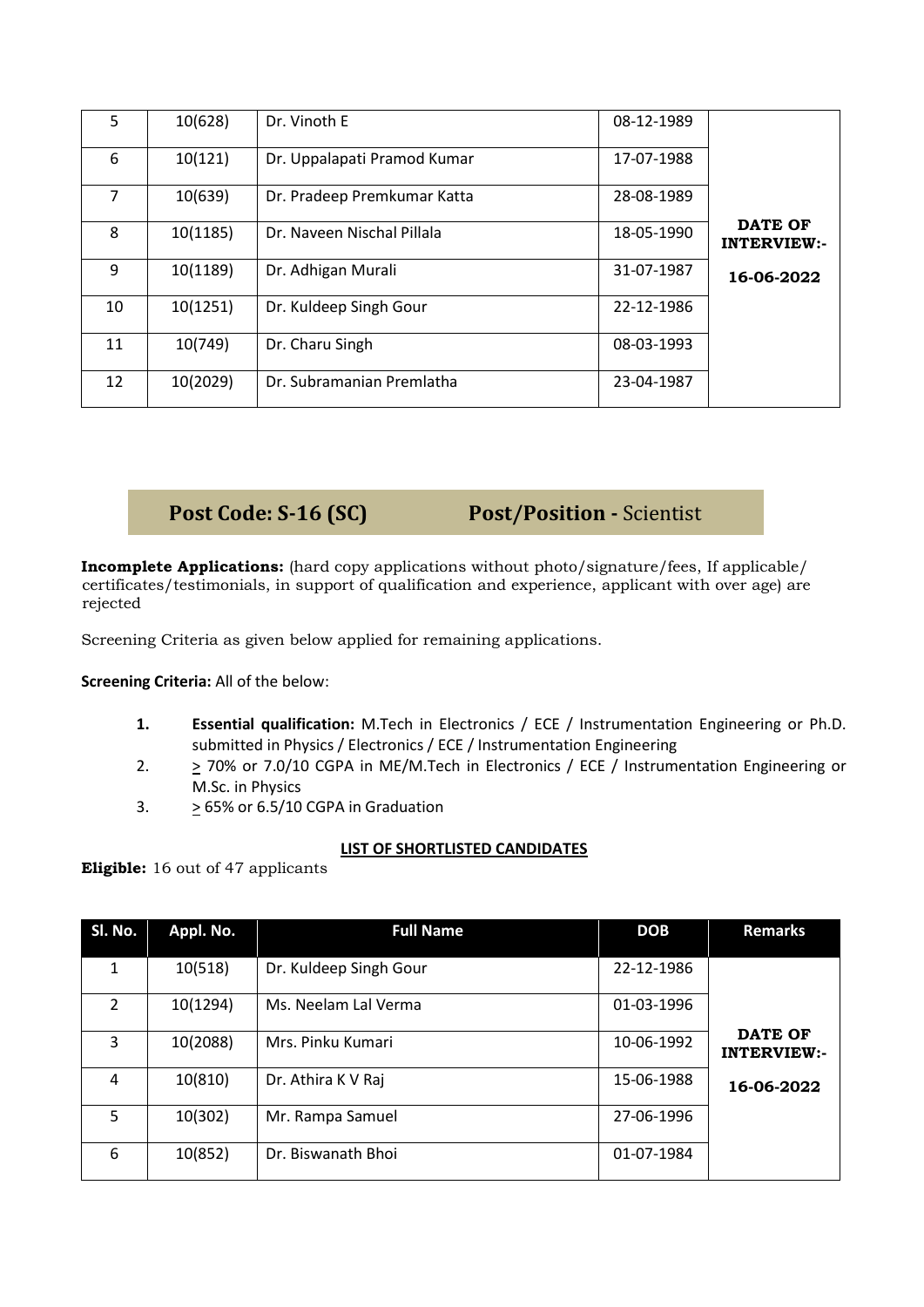| 7  | 10(606)  | Mrs. Puja Kumari        | 30-12-1990 |                                      |
|----|----------|-------------------------|------------|--------------------------------------|
| 8  | 10(116)  | Mr. Shakti Prasad Sethi | 15-01-1991 |                                      |
| 9  | 10(1413) | Dr. Murugan V           | 27-03-1987 |                                      |
| 10 | 10(655)  | Dr. Rahul               | 16-09-1985 |                                      |
| 11 | 10(2200) | Ms. Rashmi Bala         | 23-04-1990 | <b>DATE OF</b><br><b>INTERVIEW:-</b> |
| 12 | 10(190)  | Mr. Piyush Ashok Raut   | 26-11-1994 | 16-06-2022                           |
| 13 | 10(452)  | Miss. Rupam Bharati     | 22-09-1993 |                                      |
| 14 | 10(466)  | Mr. Amit Kumar Gautam   | 10-01-1987 |                                      |
| 15 | 10(740)  | Miss. Priyanka Kumari   | 06-02-1994 |                                      |
| 16 | 10(236)  | Mr. Vinod Belwanshi     | 03-09-1986 |                                      |

## **Post Code: S-17 (OBC) Post/Position -** Scientist

**Incomplete Applications:** (hard copy applications without photo/signature/fees, If applicable/ certificates/testimonials, in support of qualification and experience, applicant with over age) are rejected

Screening Criteria as given below applied for remaining applications.

**Screening Criteria:** All of the below:

## **1. Essential qualification:**

M.Tech or equivalent in Materials / Metallurgical / Chemical Engg. Or Ph.D Submitted in Metallurgy / Metallurgy & Material / Chemical Engg.

2. **Candidate with experience in handling mineral / metallurgical waste** (as documented by publications / thesis / other documents enclosed with application)

## **LIST OF SHORTLISTED CANDIDATES**

**Eligible:** 09 out of 98 applicants

| Sl. No. | Appl. No. | <b>Full Name</b>          | <b>DOB</b> | <b>Remarks</b>                   |
|---------|-----------|---------------------------|------------|----------------------------------|
|         | 10(2309)  | Mr. Wasim Haidar SK       | 17-12-1991 | <b>DATE OF</b>                   |
| 2       | 10(1037)  | Mr. Amit Barnwal          | 03-10-1987 | <b>INTERVIEW:-</b><br>14-06-2022 |
| 3       | 10(1302)  | Mr. Mudila Dhanunjaya Rao | 05-06-1991 |                                  |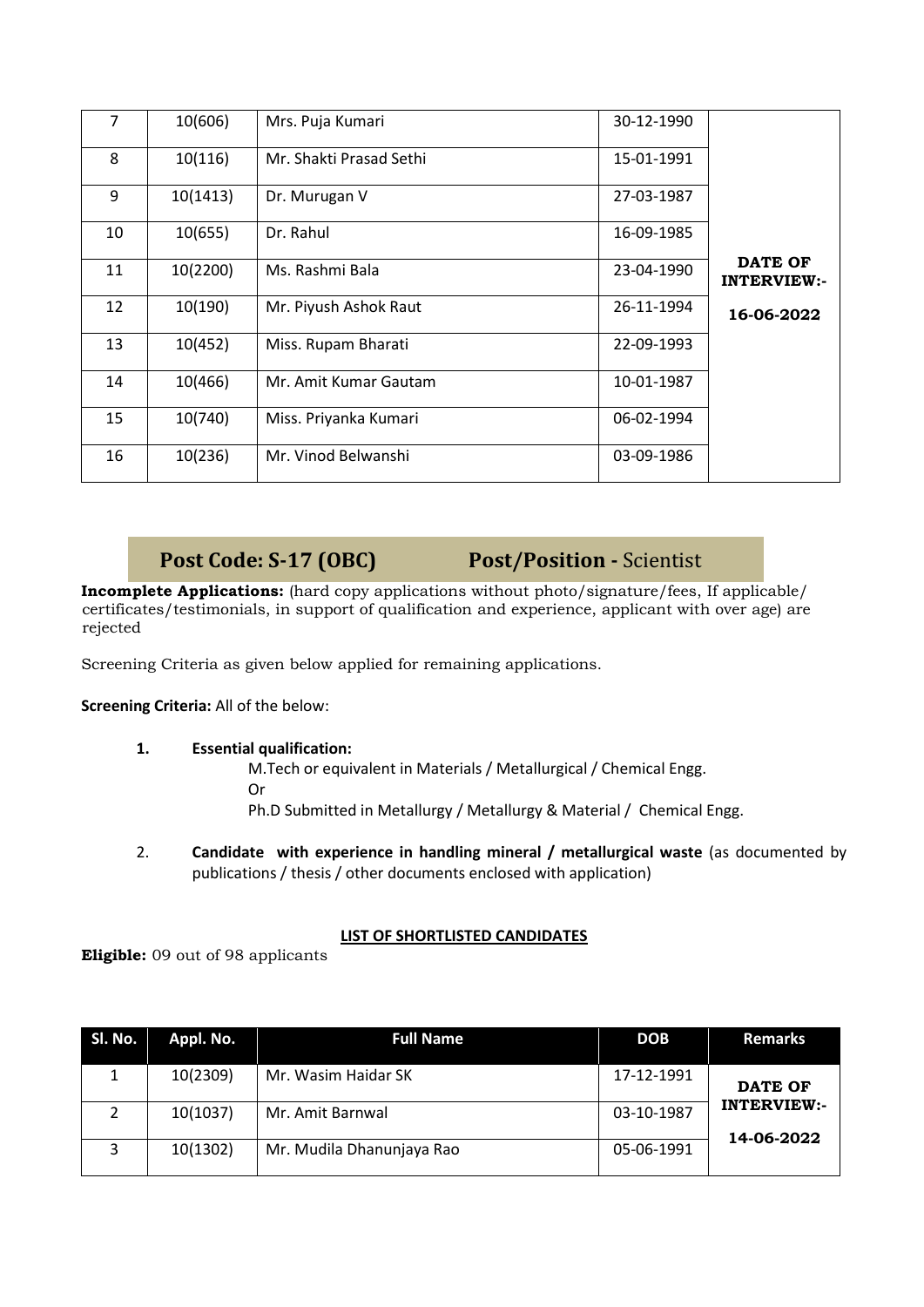| 4 | 10(1585) | Dr. Venkatanarasimha Rao Chelli | 12-07-1990 |                    |
|---|----------|---------------------------------|------------|--------------------|
|   |          |                                 |            |                    |
| 5 | 10(1669) | Puja Gorai                      | 28-07-1995 |                    |
|   |          |                                 |            |                    |
| 6 | 10(687)  | Ms. Jyoti Kushwaha              | 12-02-1988 | DATE OF            |
|   |          |                                 |            | <b>INTERVIEW:-</b> |
|   | 10(1756) | Mr. Nagappa Sugoor              | 04-07-1993 |                    |
|   |          |                                 |            | 14-06-2022         |
| 8 | 10(2268) | Dr. Bhavya Manjeera Patruni     | 03-03-1988 |                    |
|   |          |                                 |            |                    |
|   |          |                                 |            |                    |
| 9 | 10(1512) | Dr. Lokesh Kumar                | 08-07-1988 |                    |
|   |          |                                 |            |                    |

## **Post Code: S-18 (OBC) Post/Position -** Scientist

**Incomplete Applications:** (hard copy applications without photo/signature/fees, If applicable/ certificates/testimonials, in support of qualification and experience, applicant with over age) are rejected

Screening Criteria as given below applied for remaining applications.

**Screening Criteria:** All of the below:

**Essential qualification:** Ph.D submitted in Chemistry 1 CGPA or Percentage Marks in M. Sc. >= 7.5/10 or 75%

## **LIST OF SHORTLISTED CANDIDATES**

**Eligible:** 16 out of 60 applicants

| SI. No.        | Appl. No. | <b>Full Name</b>         | <b>DOB</b> | <b>Remarks</b>                   |
|----------------|-----------|--------------------------|------------|----------------------------------|
| 1              | 10(1027)  | Dr. Souray Laha          | 26-12-1986 |                                  |
| $\overline{2}$ | 10(2068)  | Dr. Ziya Afroz           | 19-04-1992 |                                  |
| 3              | 10(288)   | Dr. Nagaraju Nekkala     | 31-07-1987 |                                  |
| 4              | 10(1343)  | Mr. Vijay Bhooshan Kumar | 17-10-1986 | <b>DATE OF</b>                   |
| 5              | 10(1347)  | Dr. Prachi Tadge         | 07-08-1989 | <b>INTERVIEW:-</b><br>14-06-2022 |
| 6              | 10(597)   | Dr. Khokan Choudhuri     | 09-08-1990 |                                  |
| $\overline{7}$ | 10(867)   | Dr. Harsha Mahadevan     | 24-07-1987 |                                  |
| 8              | 10(1643)  | Dr. Abhijit Nag          | 09-05-1993 |                                  |
| 9              | 10(2177)  | Mrs. Priti Rani          | 11-03-1989 |                                  |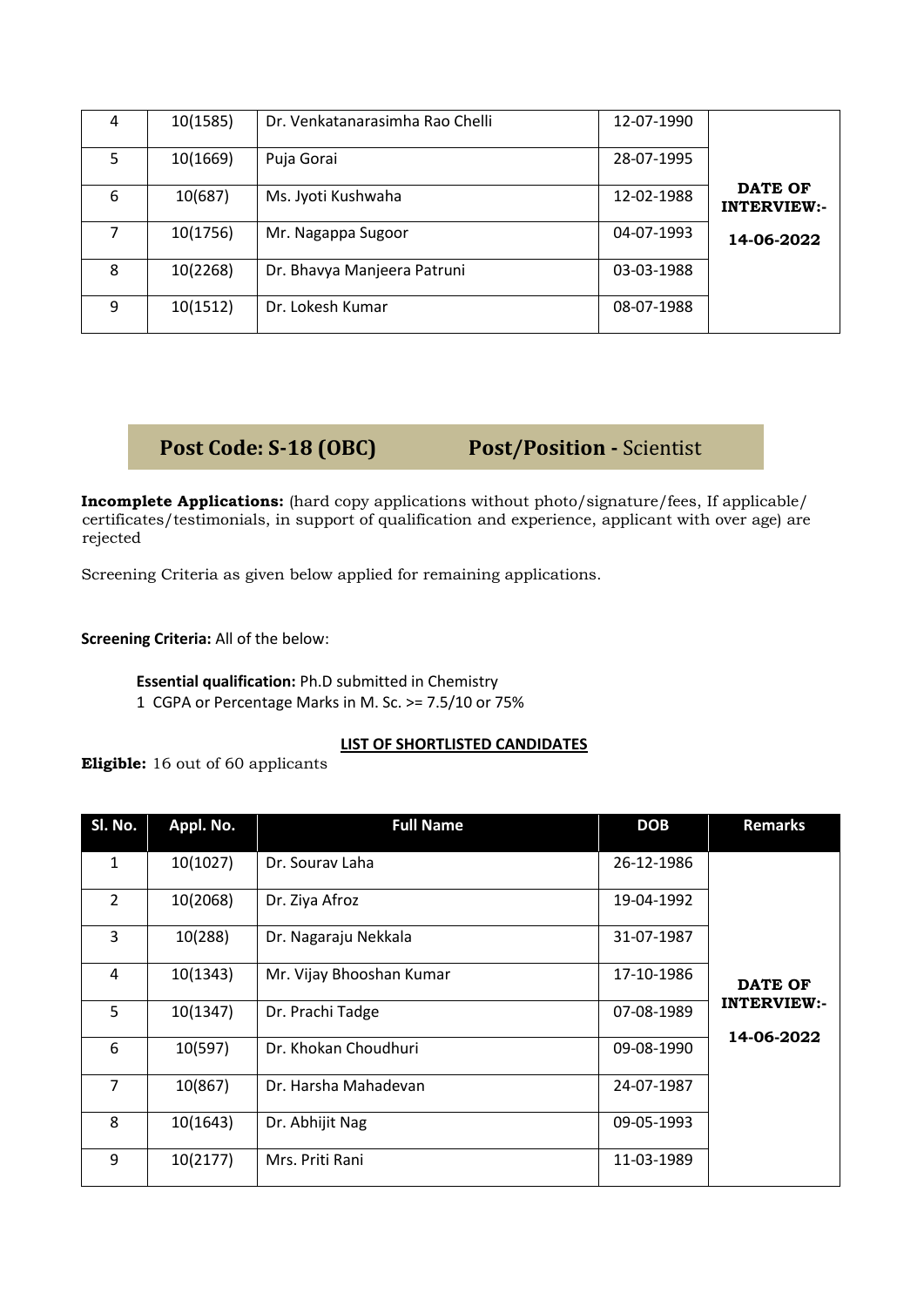| 10 | 10(1932) | Dr. Baalamurugan Jayaraman | 05-06-1990 |                                  |
|----|----------|----------------------------|------------|----------------------------------|
| 11 | 10(1686) | Miss. Jhilirani Mohanta    | 10-07-1990 |                                  |
| 12 | 10(1187) | Ms. Reshma Jolly           | 02-07-1986 | <b>DATE OF</b>                   |
| 13 | 10(1190) | Dr. Alok Kumar Meher       | 27-05-1988 | <b>INTERVIEW:-</b><br>14-06-2022 |
| 14 | 10(1713) | Mrs. Nusrath K             | 14-03-1988 |                                  |
| 15 | 10(1464) | Mr. Prakash Majee          | 30-08-1992 |                                  |
| 16 | 10(215)  | Dr. Sangita Das            | 26-10-1987 |                                  |

*Interviews will be held from 13th June, 2022 to 17th June, 2022 as per the schedule given below, at CSIR-NML, Jamshedpur, Jharkhand-831007.*

# **Schedule of Interview**

| <b>POST CODES</b>                                                                      | DATE & TIME OF REPORTING FOR<br><b>INTERVIEW</b> |
|----------------------------------------------------------------------------------------|--------------------------------------------------|
| $S-05$ & $S-11$                                                                        | 13-06-2022, 08:30 AM                             |
| $S-13$ , $S-14$ , $S-17$ & $S-18$                                                      | 14-06-2022, 08:30 AM                             |
| S-03, S-04, S-06 & S-10<br>$(* Sl. No. 1 to 9 of Post Code - S-06)$                    | 15-06-2022, 08:30 AM                             |
| $S-06$ , $S-07$ , $S-09$ , $S-15$ & $S-16$<br>(* Sl. No. 10 to 19 of Post Code – S-06) | 16-06-2022, 08:30 AM                             |
| $S-12$                                                                                 | 17-06-2022, 08:30 AM                             |